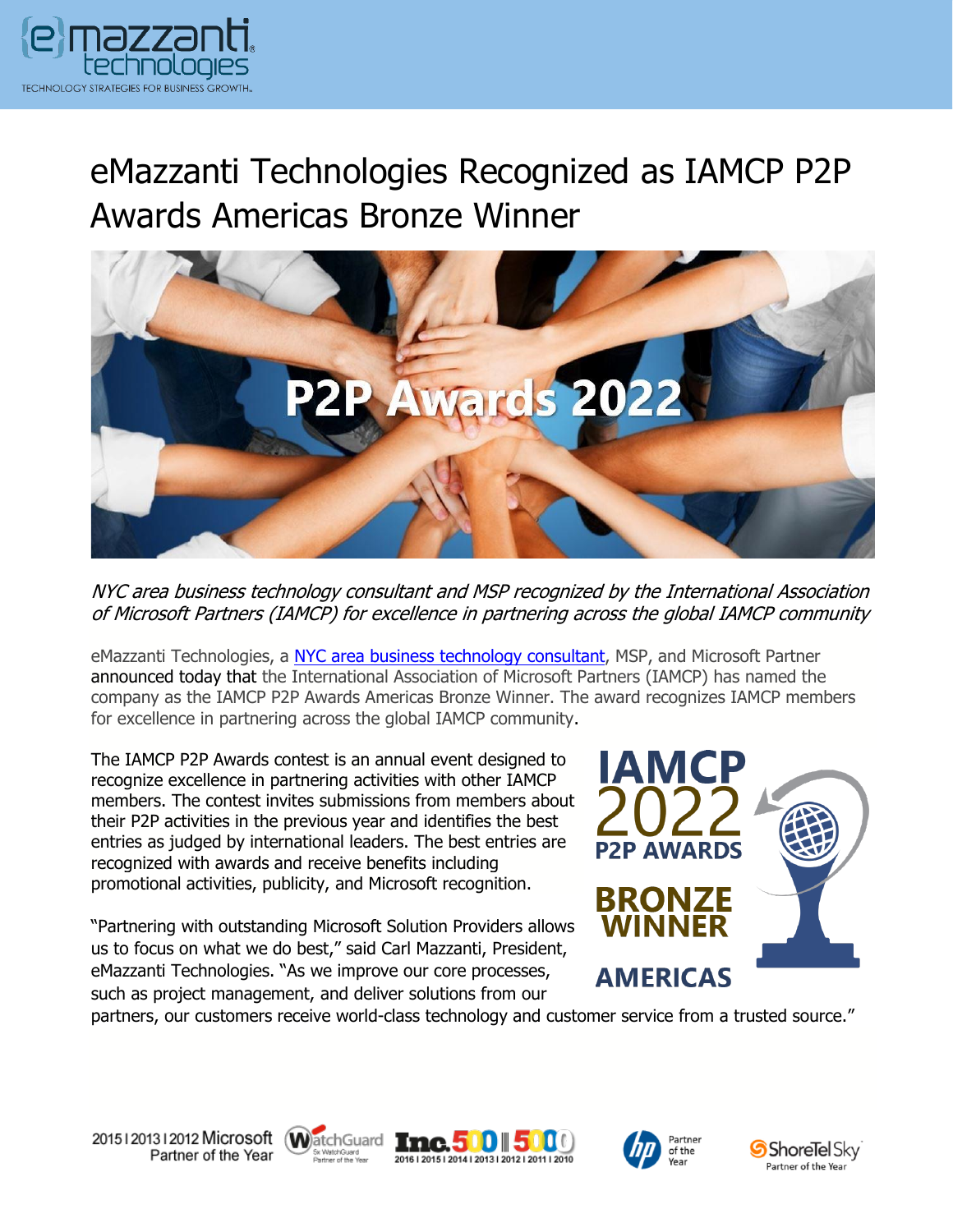#### **Infrastructure and Dynamics SL Upgrade**

IAMCP selected eMazzanti on the basis of specific partnering activity outlined in the company's award submission. The text of the submission relates how in the process of upgrading the client's infrastructure and systems, eMazzanti engaged with Queue Associates, an IAMCP member, to augment its bench of Dynamics professionals to progress the customer's Dynamics Solomon up to the latest build. The quality of the solution was enhanced with the assistance of Queue Associates' worldwide expertise in Dynamics SL.

"It was a great effort and partnership," stated Jeffery Goldstein, Managing Director of Queue Associates. "The partnership created stickiness with the client. And it put eMazzanti in a better position, so they reinforced their role as trusted adviser."

## **Customer Enjoyed Reduced Project Risk**

According to the award submission, the customer enjoyed greatly reduced project risk while upgrading to the latest productivity platforms. The upgrades allowed the customer to do more with a lower production headcount while they closed the office facility and moved everyone to working remotely.

To smoothly achieve such a dramatic transformation, they were fortunate to work with a known entity, eMazzanti. So, the customer proceeded with confidence because they did not have to go find someone on the street that they did not know, greatly enhancing the chances of project success. In essence, eMazzanti was able to provide a one stop shopping experience for its customer.

"From a client standpoint, they had one hand to shake and worked with eMazzanti," added Goldstein "eMazzanti took responsibility for the relationship and project success, essentially eliminating all the risk for the client."

## **Also Recognized by CRN**

eMazzanti also recently received recognition from CRN**®**, a brand of The Channel Company, who named the company to its [Managed Service Provider \(MSP\) 500 list](https://www.emazzanti.net/pioneer-250-msp500-2022/) in the Pioneer 250 category for 2022. This is the fourth year the company has been named to the MSP 500 list. CRN® also named eMazzanti to its 2022 Tech Elite 250 list, a nod to the company's high level of training and technical certifications.

#### **Managed Services, Microsoft Dynamics, and Cloud**

In addition to managed IT services and Microsoft Dynamics solutions, eMazzanti provides a selection of cloud services, including its e365 offering to meet the evolving business technology needs of customers worldwide. Options include Microsoft 365, [eCare Cloud Backup](https://www.emazzanti.net/e365/) and [eCare Secure Route](https://www.emazzanti.net/ecare-secure-route/) cloud-based cybersecurity. Customers have responded enthusiastically to these proven cloud offerings, expanding the size of eMazzanti's market.

20151201312012 Microsoft WatchGuard Tnc. 500 500 Partner of the Year